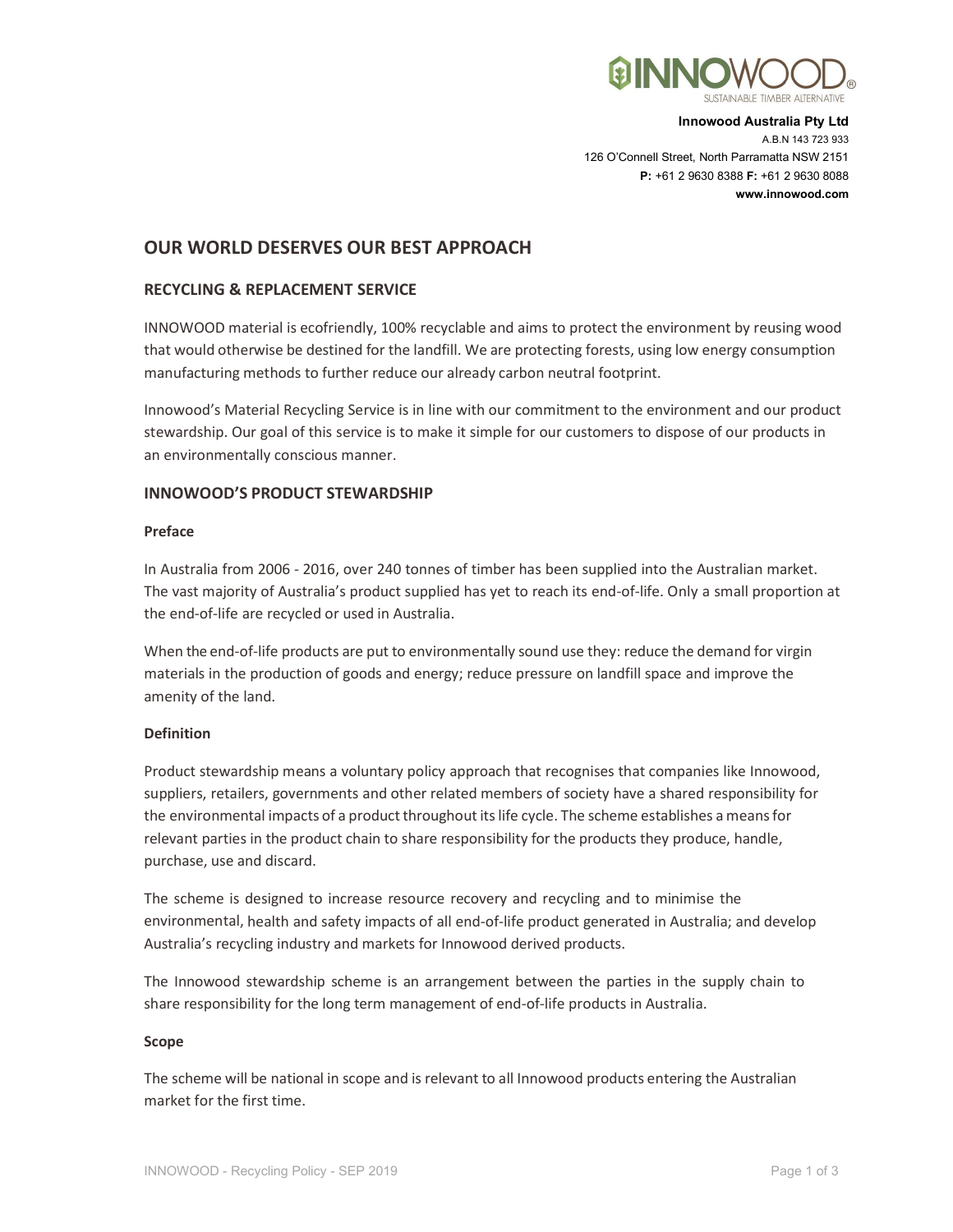

### Guiding Principles

In this scheme, Innowood:

- acknowledges the inherent value of all end-of-life products across Australia
- recognises that there is a cost associated with ensuring the environmentally sound use of end-of-life product
- is committed to market-based solutions for environmentally sound end-of-life management
- is committed to achieving the highest value end use possible for end-of-life in accordance with the waste management hierarchy
- complements relevant policies and legislation and supports compliance with relevant laws and practices, including those that apply to the environment and occupational health and safety, and
- is appropriately resourced and empowered to deliver its objectives according to agreed timeframes and committed to environmentally sound use.

#### Commitment to Sound Use

Innowood's commitment to environmentally sound use includes:

- (i) recycling into crumbs, shred, chips, granules components;
- (ii) use as a fuel (other than in direct incineration without effective energy recovery and unsustainable burning for energy recovery) or other means to generate energy;
- (iii) production derived products, including for ground cover;
- (iv) Civil engineering.

Innowood may change this list from time to time.

### INNOWOOD Material Recycling Policy

Innowood is an innovative composite sustainable timber alternative material. Innowood material is nontoxic and safe. Any waste material or off cuts can be disposed of in the same manner that you would typically dispose of general building materials in accordance with your local regulations.

However, we offer to our consumers any Innowood life cycle material such like product end of the life or if the customer prefers replacement of used Innowood material to other new Innowood profile or others, INNOWOOD offer recycling & replacement rules are as follows:

- 1. The Applicant should complete an Innowood Recycling Form and send it to INNOWOOD's Head Office or to any Local Innowood collector along with a copy of the Applicant's invoice.
- 2. INNOWOOD will review the recycling form and invoice and send a confirmation of the outcome to the Applicant within 3 months.
- 3. After the Applicant receives confirmation from INNOWOOD that their application complies with Innowood Material Recycling Policy, the Applicant will need to deliver the waste material to INNOWOOD's appointed collector.